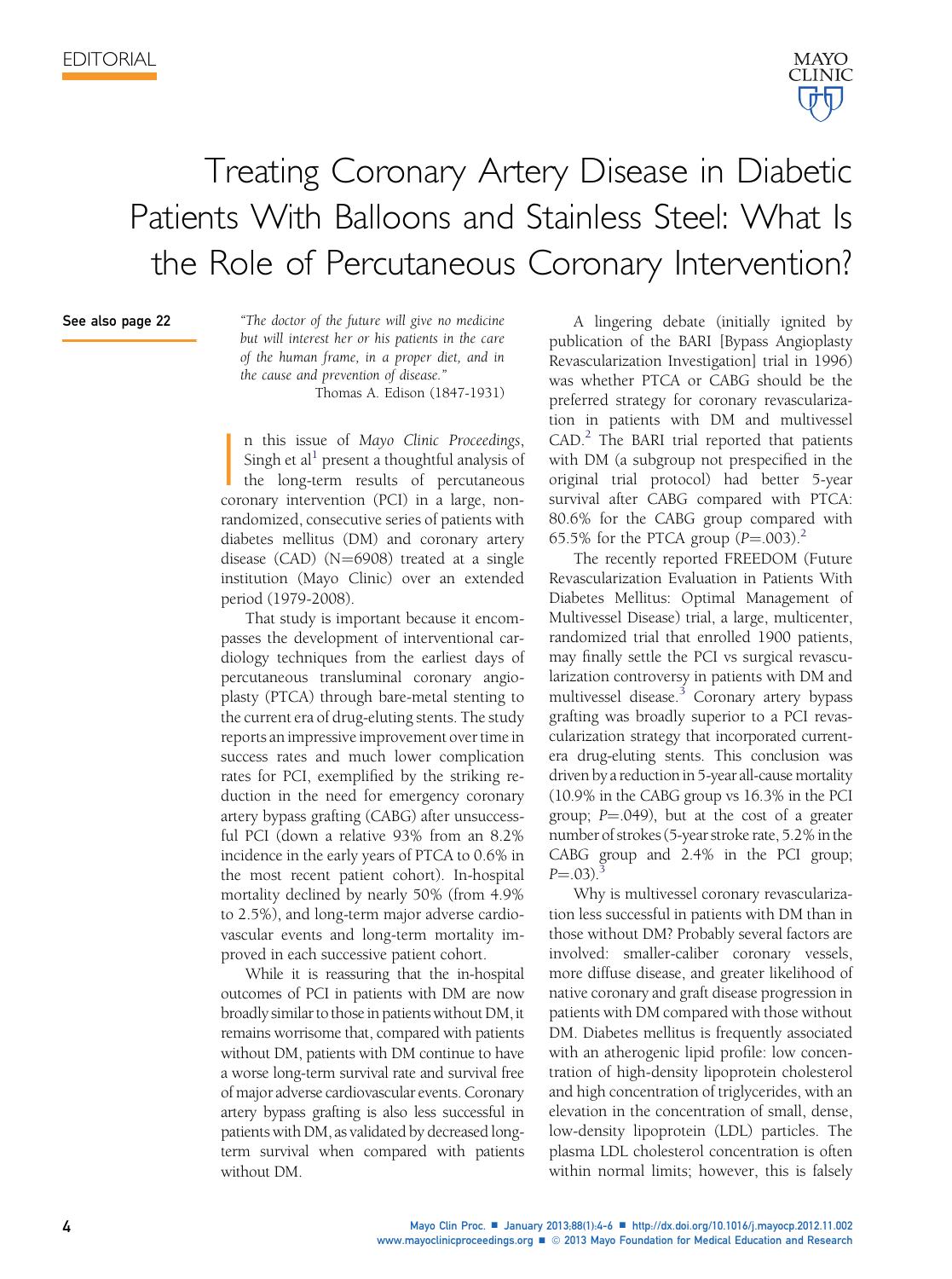reassuring because patients with DM tend to have higher atherogenic LDL particle numbers than do those without DM, for an equivalent LDL concentration. Individual LDL particles may also be more atherogenic in the presence of a high insulin concentration, typical of type 2 DM.

In our opinion, PCI or CABG affords critical time for the patient and physician to address the underlying metabolic disorder, which in turn is fueling progression of CAD. The following goals must be achieved: hemoglobin  $A_{1c}$  concentration less than 7.0%, although some suggest 6.5%; body mass index (calculated as the weight in kilograms divided by the height in meters squared) less than 25 or weight loss of greater than 10% of body weight if body mass index is greater than 30; daily exercise of 10,000 steps or more; blood pressure less than 140/90 mm Hg; and LDL less than 70 mg/dL, with small LDL particles less than 800 nmol/L. In practice, this means aggressive lifestyle changes, which can be hard to achieve, and use of medications, which are easy to take, but long-term adherence is often poor.

Sigwart, $4$  in the 1996 Gruntzig Lecture, described stents as a mechanical solution for a biological problem, much like false teeth as a mechanical solution for dental caries, artificial joints for osteoarthritis, or prosthetic heart valves for valve stenosis. The difference is that CAD in patients with DM will inevitably progress after PCI unless the underlying metabolic disturbance is adequately treated. A PCI can be performed to treat myocardial ischemia and alleviate angina; however, there is no convincing scientific evidence that PCI by itself substantially alters progression of CAD in patients with DM.

Despite technologic advances in interventional cardiology, we may be in danger of missing the forest for the trees. What do we mean? Intellectually, it is helpful to consider type 2 DM as an epidemic disease, remembering that no epidemic disease in humans has ever been stopped by a surgical or interventional procedure alone. The current DM epidemic is likely no exception. Although the term "epidemic" is usually associated with infectious diseases, its literal meaning derives from the ancient Greek epi, meaning above, and demos, meaning people; thus, an epidemic is a disease that is occurring at a much higher rate than expected in the population. The facts speak for themselves: DM

affects 347 million persons worldwide, including 25.8 million in the United States alone, a prevalence of about 8.3% in the US population[.5,6](#page-2-0)

Epidemics are stopped using 3 methods. First, a clear scientific understanding of the pathogenesis of the disease is needed, both in terms of basic molecular and cellular disease mechanisms and of individual and societal human behaviors that promote the disease. Second, measures that block the key steps in the pathogenesis of the disease must be instituted. These can include vaccination (eg, for polio prevention), drug prophylaxis (eg, against malaria), or personal and/or societal hygiene measures (eg, water chlorination to prevent cholera transmission). Historically, this type of individualized disease-focused strategy has worked well. Smallpox was eradicated by use of the Vaccinia vaccine. Plague in Europe was stopped by control of rats that carried fleas, the vector for Yersinia pestis. Scurvy, an epidemic condition in sailors in the 19th century, was stopped by ingestion of fresh fruits and lime juice. Insofar as epidemic disease causation in type 2 DM, we need to focus as a society on our profligate consumption of sugars and processed carbohydrates. Third, and probably the most difficult measure to implement in epidemic prevention, is compliance with sensible preventive public health measures by the at-risk population.

How do we stop the current diabetes epidemic? We need to ask, "What factors have led to the current epidemic, and why has it occurred at this moment in history"? Type 2 DM, which accounts for greater than 90% of DM in the United States and Europe, is a disease with a genetic predisposition that is promoted by ecologic factors typically associated with modern civilization: an abundance of inexpensive, easily available food that is dense in sugar, processed carbohydrates, and fats, and energysaving devices that have obviated the need for almost all occupational heavy physical exercise. The corn hybrid revolution that dramatically increased corn yield per acre resulted in an abundance of inexpensive high-fructose corn syrup that has entered our food supply in large amounts. (Corn sugar, the preferred term of the Corn Refiners Association, was recently rejected as an alternate label by the US Food and Drug Administration.)